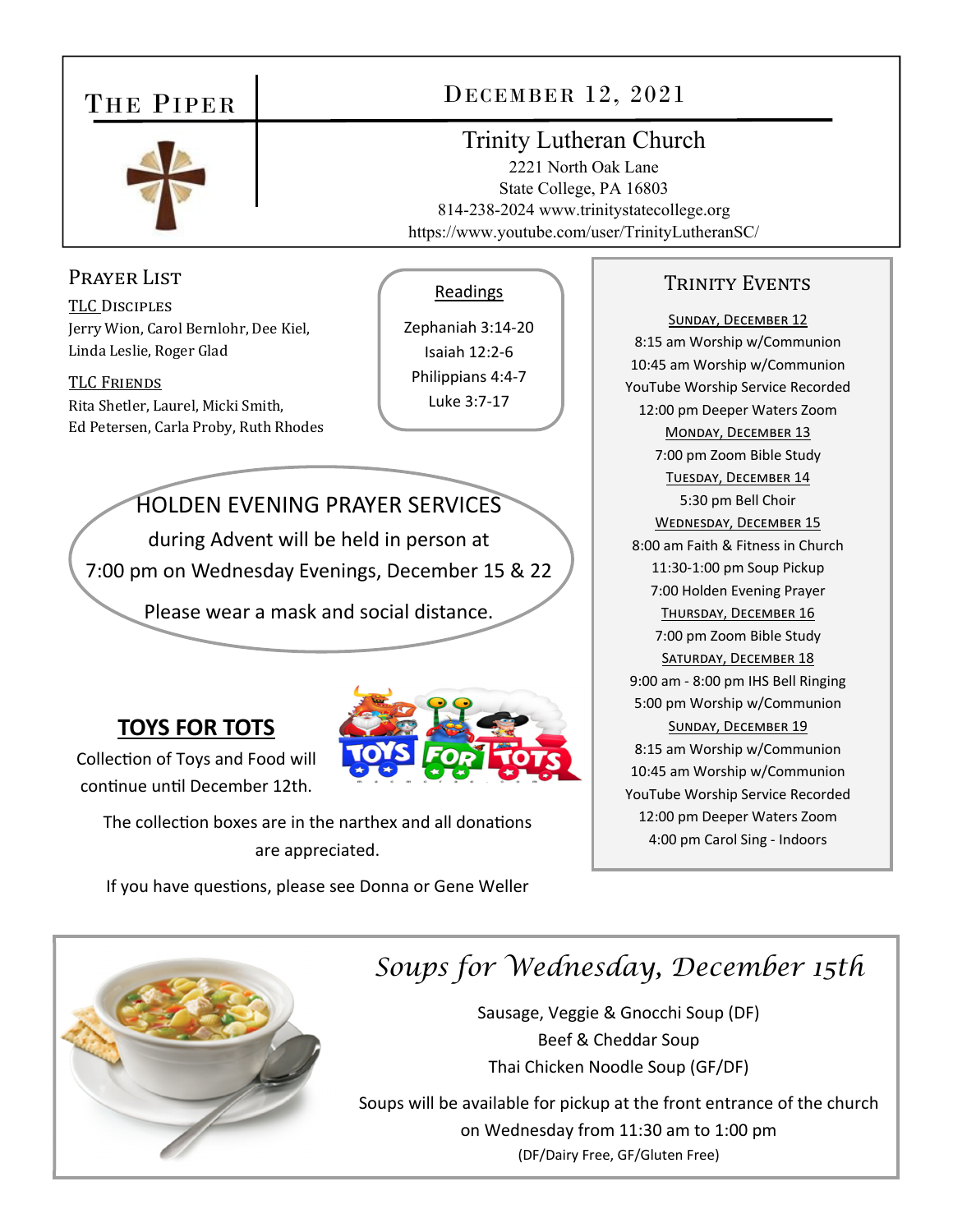

HUGE Thank you to this wonderful congregation!!

We have enough people to fill all the time slots for bell ringing at Meyer Dairy AND

All the Park Forest Preschool gifts have been dropped off. We actually got more than we needed. The school can always use the overage. THANK YOU AGAIN EVERYONE!!

### **2022 OFFERING ENVELOPES**

Please check your Trinity mailboxes. The 2022 Offering Envelopes have arrived and have been distributed.



Some of you will notice that the numbers on your envelopes may have changed. Those members who donate directly through their banks will not have envelopes in their mailbox.



We are planning to have a carol sing on

**Sunday, December 19th at 4:00 pm** 

It will be in the sanctuary due to the uncertainty of the weather.

We are asking that everyone wear a mask and social distance With the new variants and cases increasing we are trying to do our part to try to

stop the spread of COVID as best we can. You cooperation is very much appreciated.

Welcome

Sunday, December 12th at 8:15 am and 10:45 am

Carol Falke will be visiting and delivering a TLC Moment to discuss Rwanda and how we as a congregation can help the children and school there.

She will have books that we can sponsor to have sent to the school as well as other items available.

Please welcome her and show your support for the Rwandan people.

Her contact information: Carol Falke  $\sim$  falkes  $248$  @gmail.com 814-321-1076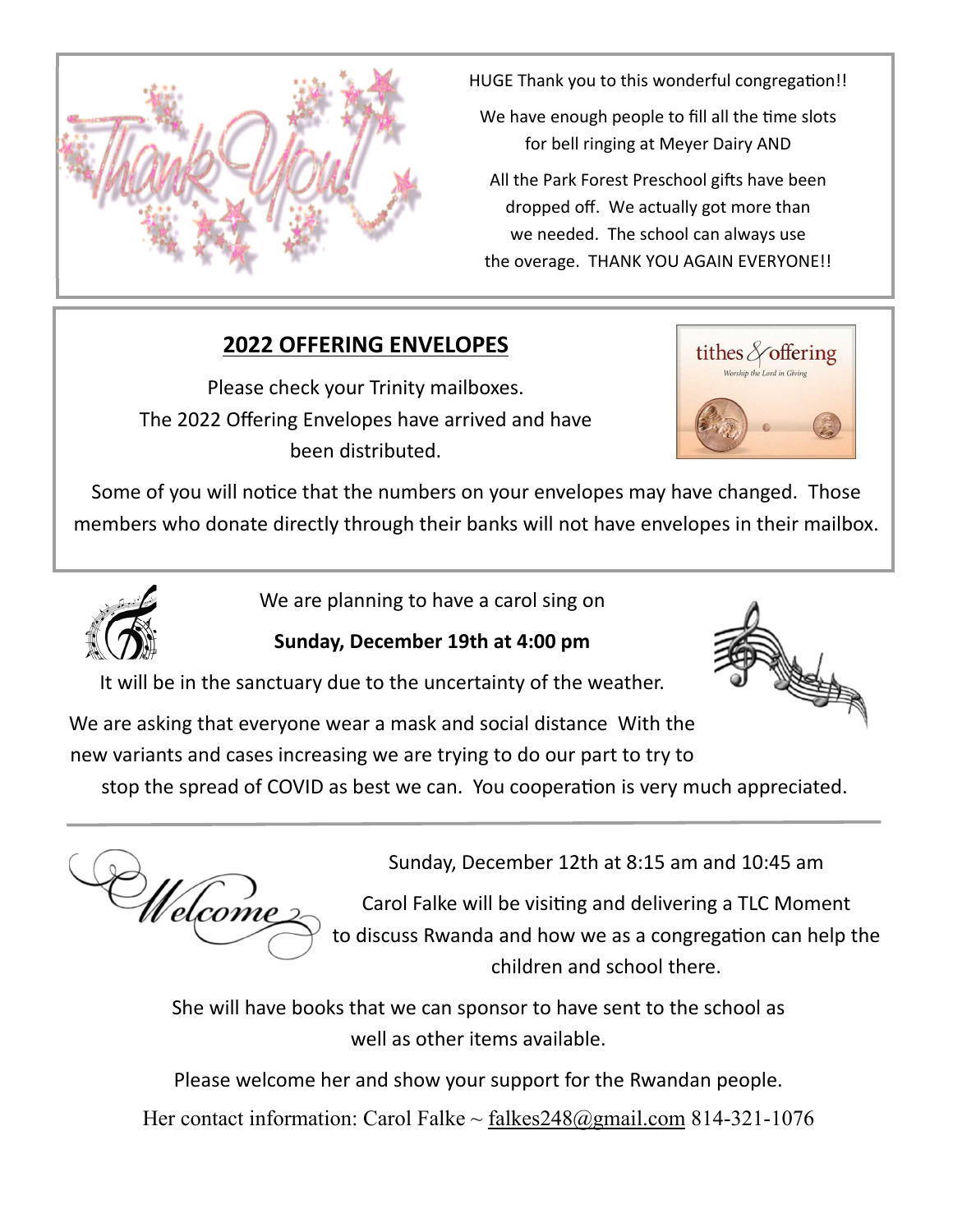# CHRISTMAS WORSHIP SCHEDULE

# CHRISTMAS EVE

## Noon

Worship Service with Communion

 $3:00 \text{ pm} \& 5:00 \text{ pm}$ 

Family Worship with Communion

## 7:00 pm

Candlelight Worship with Communion

# CHRISTMAS DAY

## 10:00 am

Celebration of the Nativity with Communion

# SUNDAY - DECEMBER 26TH

8:15 am & 10:45 am Worship Service with Communion